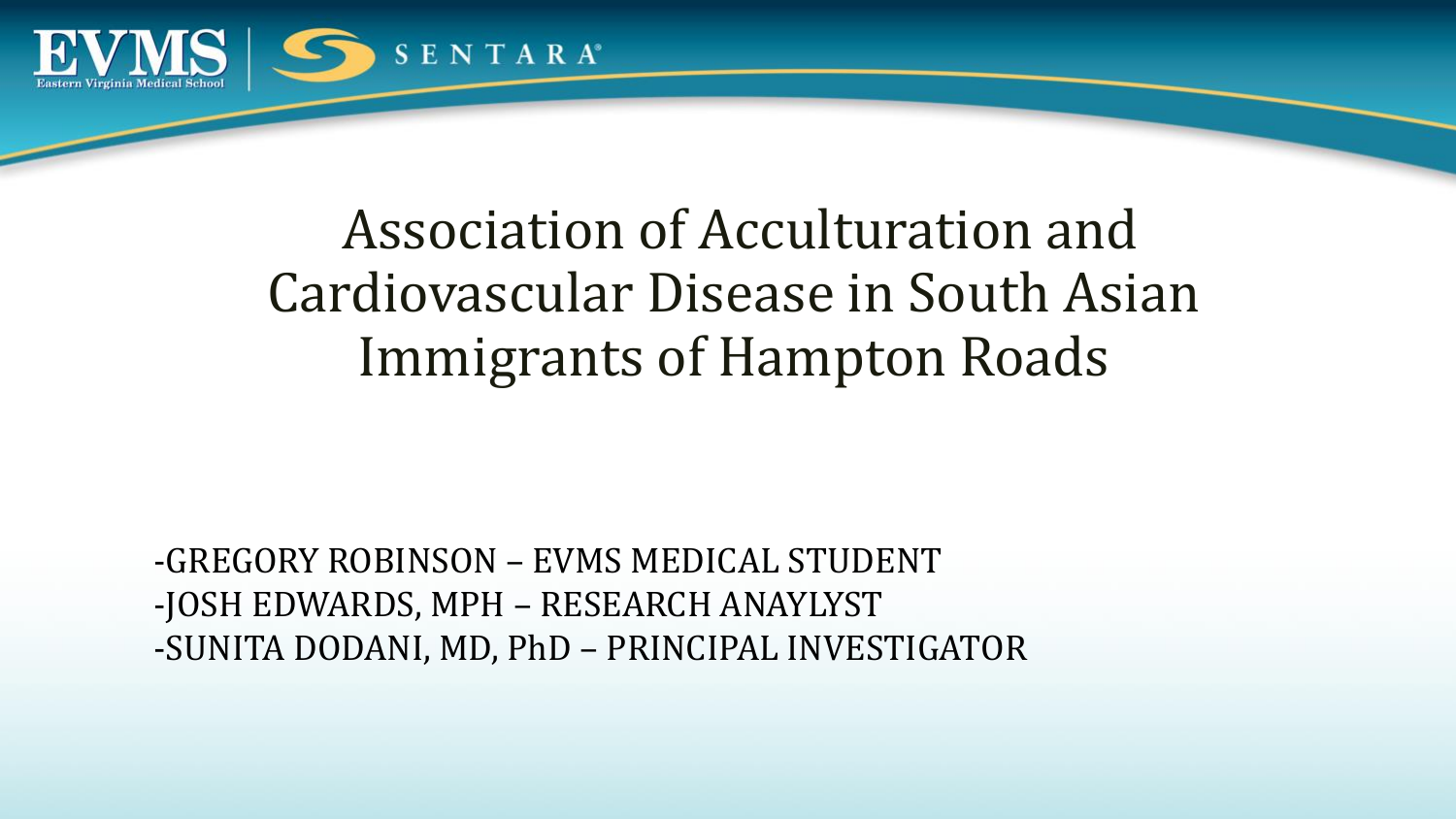

# Background

- Acculturation Changes that take place in an individual or group, as a result of contact with culturally dissimilar people, groups and social influences
- South Asian Immigrants (SAI's) are individuals who originate from countries in the Indian sub continent including India, Pakistan, Bangladesh, Sri Lanka, and Nepal
- 6<sup>th</sup> Largest and fastest growing ethnic group in the United States (3.6 Million U.S. residents)
- 7,000 residents in Hampton Roads

Old Dominion University (2013, September). Asian Indians in Hampton Rhodes. https://www.odu.edu/content/dam/odu/offices/economic-forecasting-project/docs/2013SOR%20AsianIndians.pdf

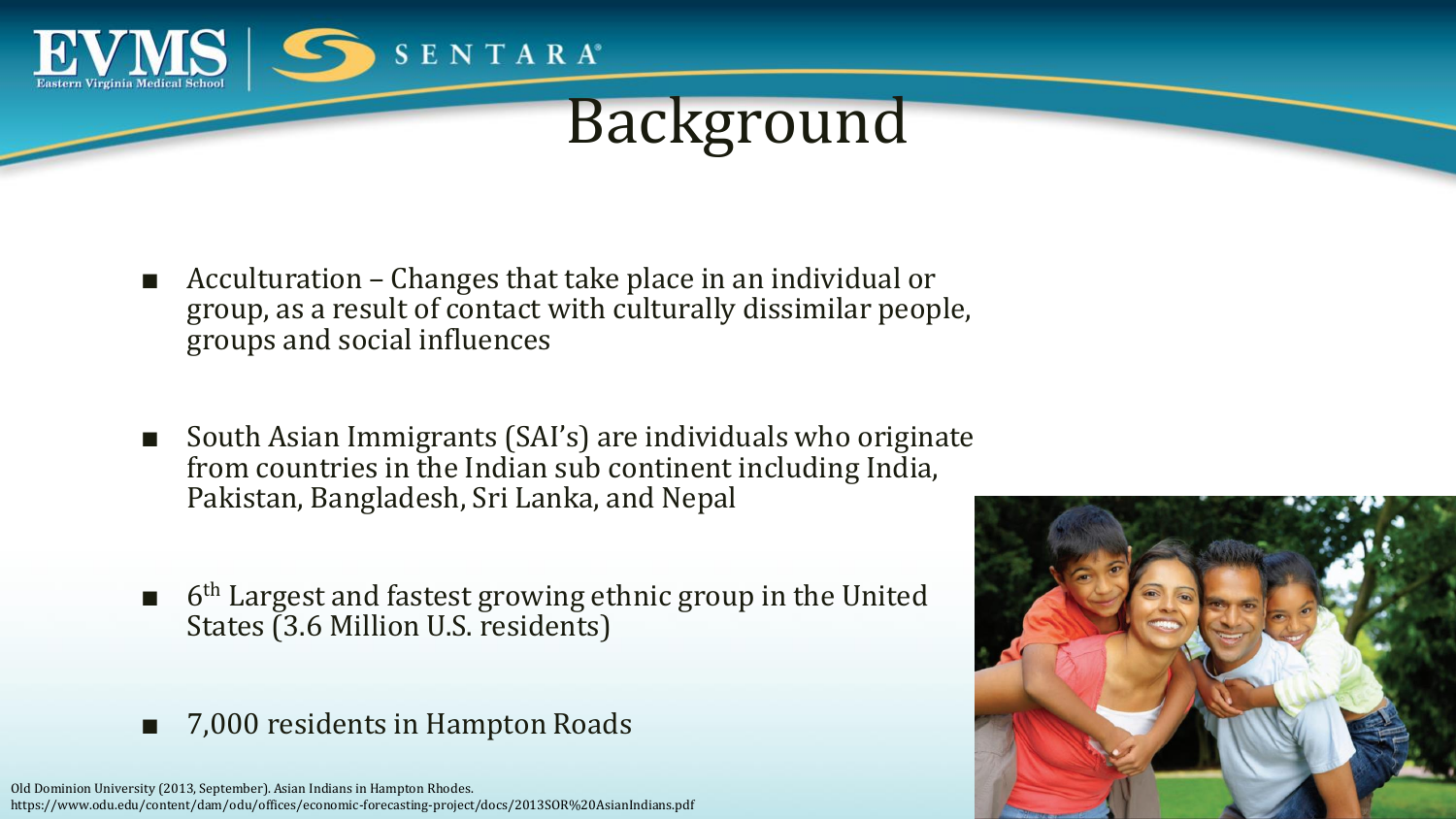

- Amongst all Asians in the U.S., SA's have the highest rates of overweight/obesity
- They develop Insulin Resistance at a lower body mass index
- Higher prevalence of Diabetes, Metabolic Syndrome and Coronary Artery Disease
- Could Genetics play a factor?
- Highly understudied in medical research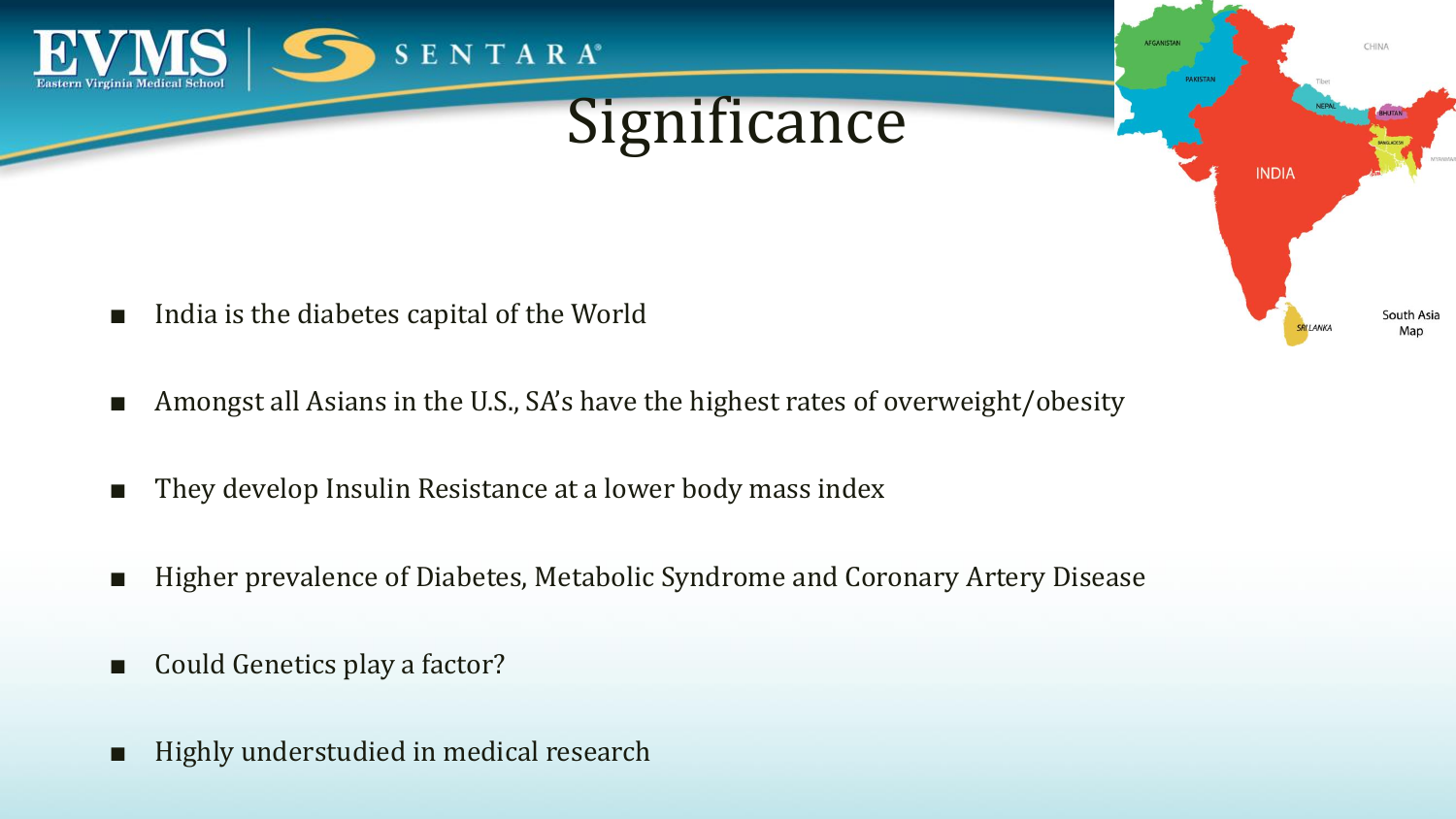

#### Purpose

- *To determine the association between level of Acculturation and Cardiovascular Disease in SAI's living in the Hampton Roads area.*
- Our desire is that results from this study will serve as a foundation for a future longitudinal study and eventually lead to improvements in preventative interventions in this population.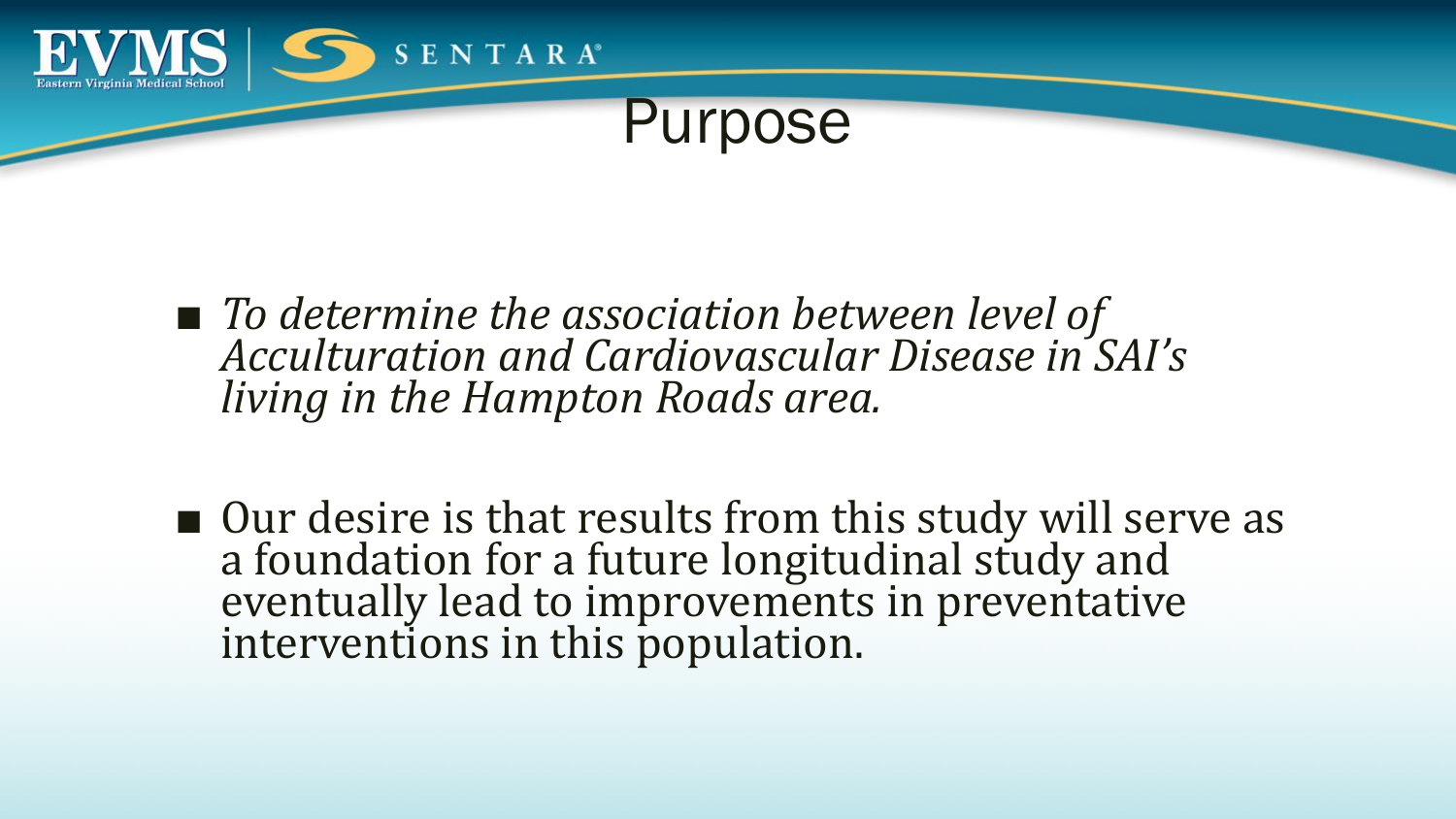

#### Methods

- Utilized a cross-sectional design to examine demographics, acculturation and cardiac risk factors.
- Annual Temple Health Day
	- 10 medical groups conduct procedures
	- EVMS Staff and HADSI collected data on several health services, results pending
	- Participants than completed one Demographic Questionnaire and one Acculturation Questionnaire
- Relationship between acculturation score and demographic and/or acculturation factors was determined using two-tailed t-test or analysis of covariance (ANOVA) when groups were 3 or more.
- Relationship between acculturation group and demographic and/or acculturation factors, was determined using chi-square test for categorical demographics.
- Statistical Analysis was performed using SAS 9.4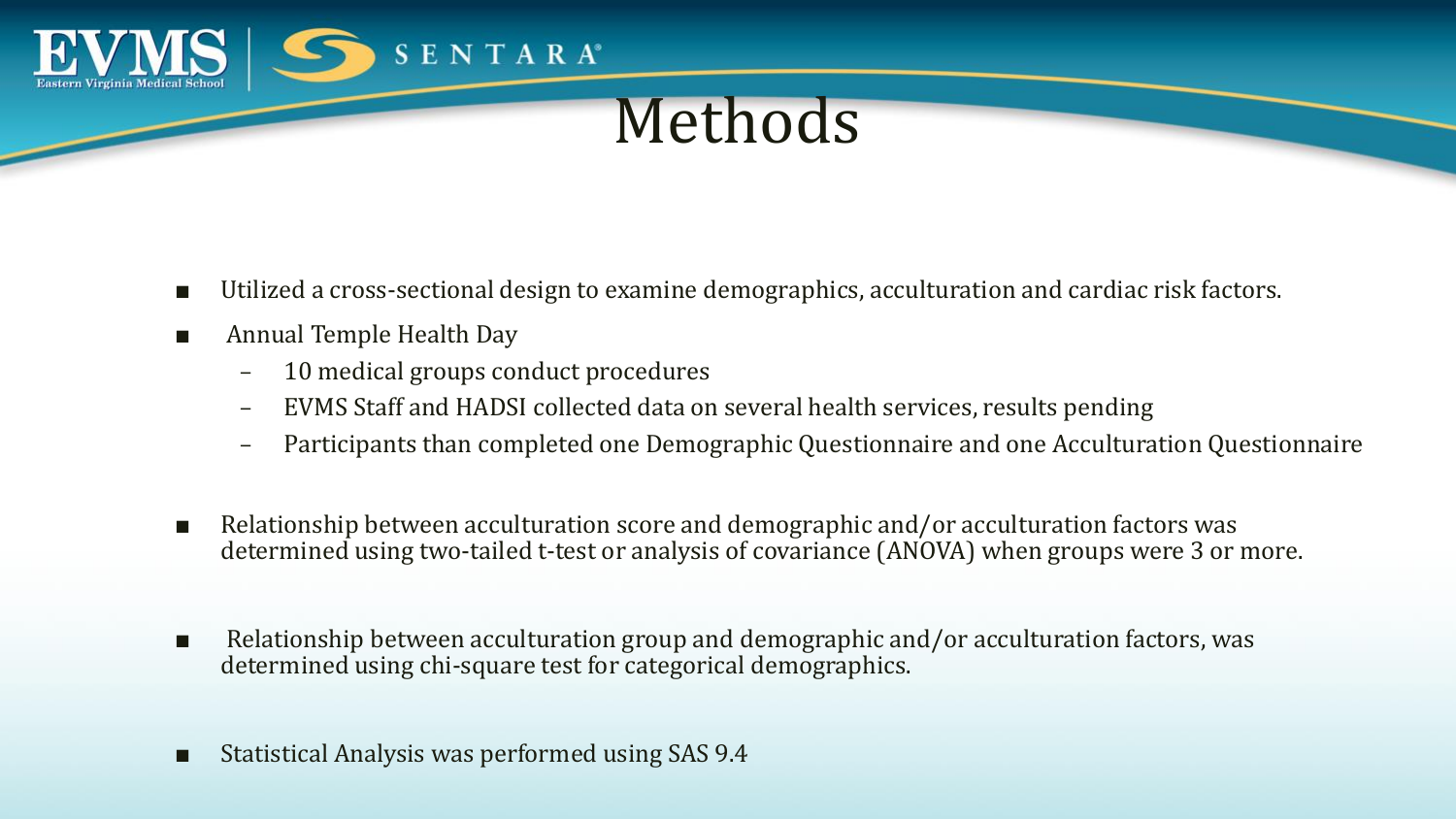

- 115 Participants completed the Demographic Questionnaire
- The majority of responders were:
	- Asian Indian decent (72%)
	- Practice Hinduism as their main religion (97%)
	- Employed either as a Physician (18%) or business owner (32%)
	- Have an annual household income of greater than 50k (61%)
	- Having at least a Bachelors Degree (72%)

**SENTARA®** 

- Hart-Cellar Immigration Act of 1965
	- restricted immigration from the eastern hemisphere to family members of U.S. citizens and permanent residents, as well as those in occupations of importance and to those who were pursing higher education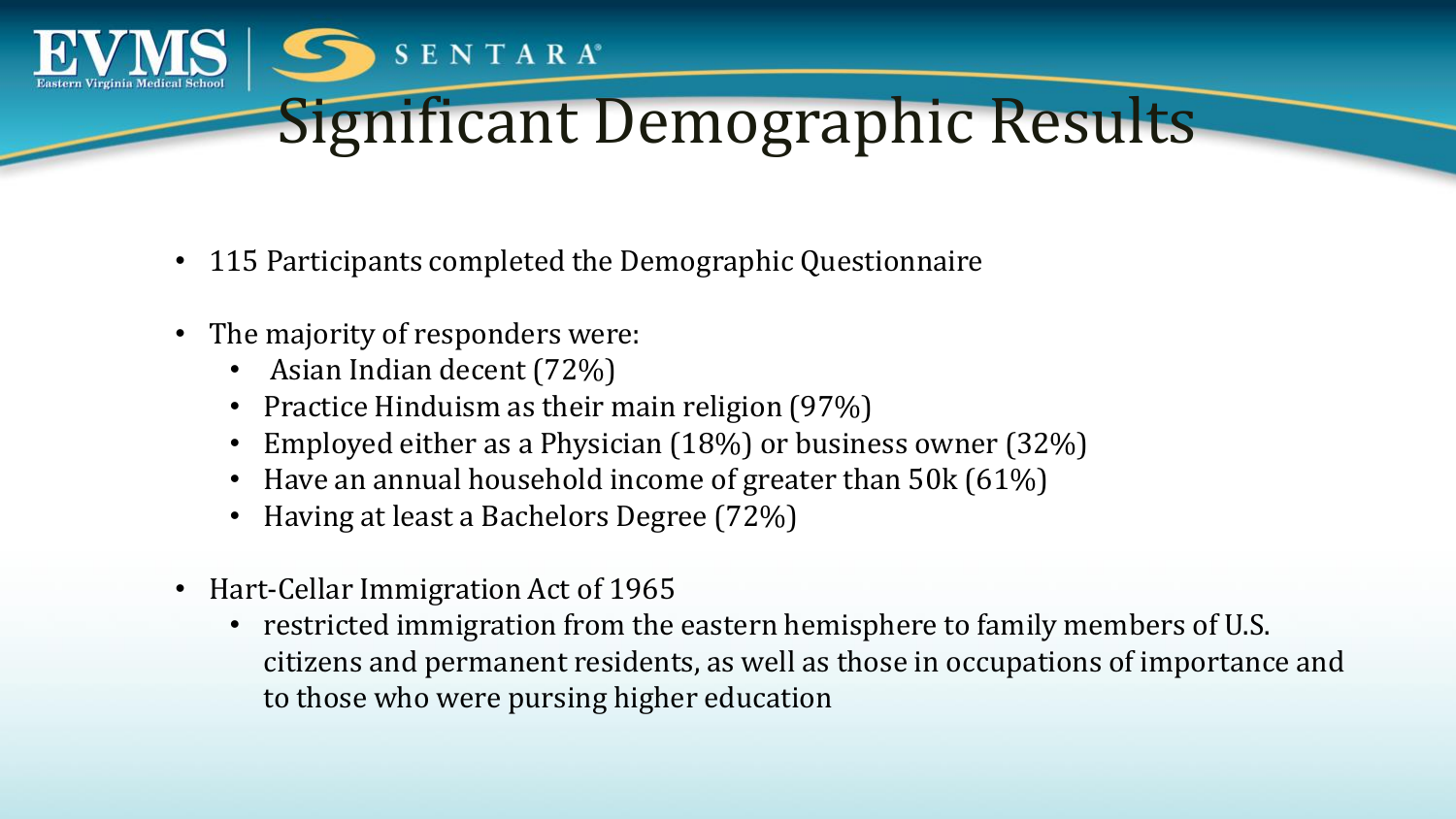

- 101 Participants completed the Acculturation Questionnaire
- Acculturation Score:
	- *Low (<12-20) (32% of our participants)*
	- *Medium (21-32) (55% of our participants)*
	- *High (>33) (14% of our participants)*
- Mean Score of 24.7, SD 8.21, Range 9-45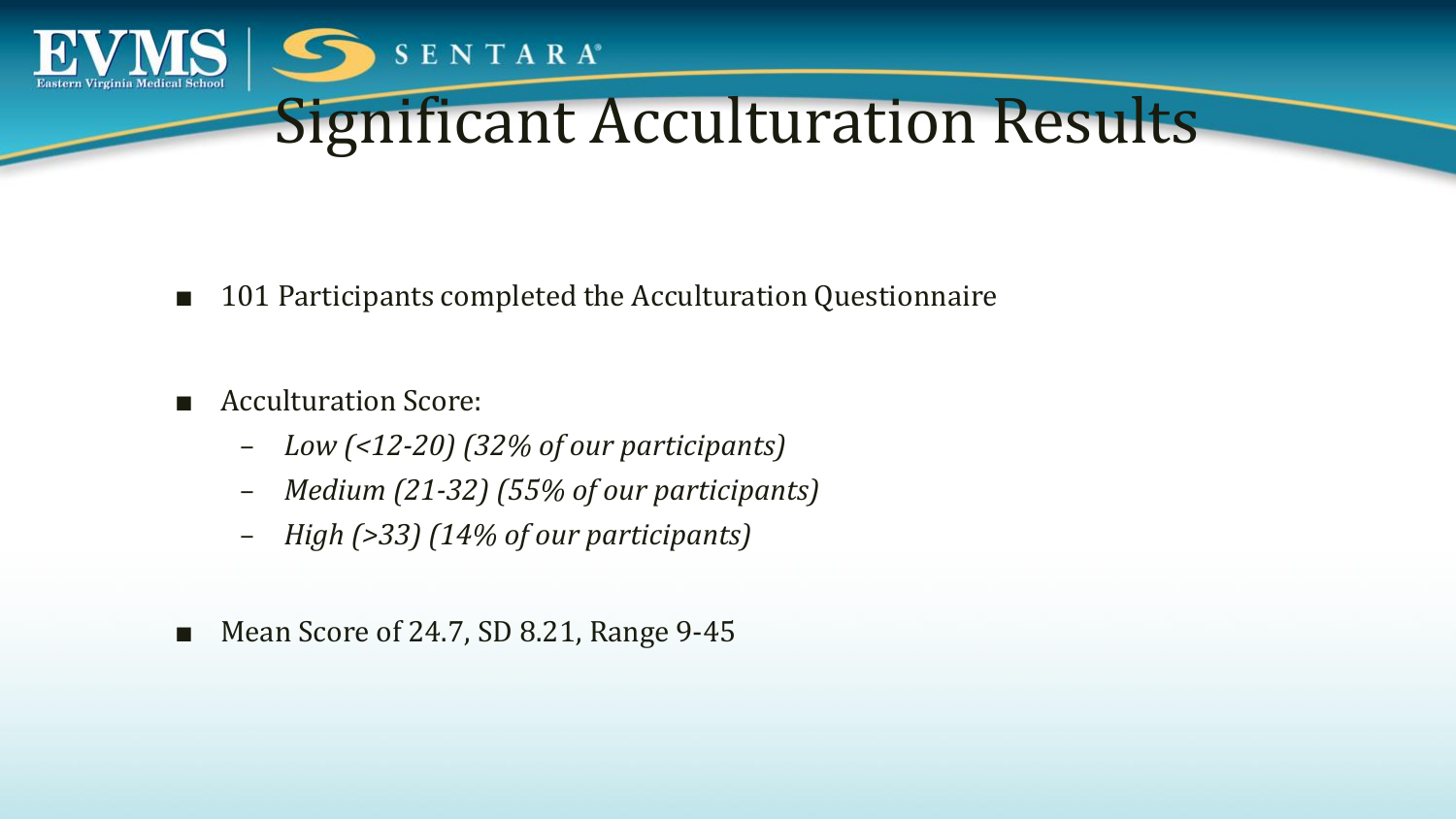| Characteristic                           | <b>Acculturation Score</b> | P-Value                                                                     |                                                     |                                            |     |                                           |                              |
|------------------------------------------|----------------------------|-----------------------------------------------------------------------------|-----------------------------------------------------|--------------------------------------------|-----|-------------------------------------------|------------------------------|
| Personal History of Endocrine Disorder   |                            |                                                                             |                                                     |                                            |     |                                           |                              |
| Yes                                      |                            | 0.04                                                                        |                                                     |                                            |     |                                           |                              |
| stern                                    | $29.80 \pm 2.54$           |                                                                             |                                                     |                                            |     |                                           |                              |
| No                                       | $24.22 \pm 0.86$           |                                                                             |                                                     |                                            |     |                                           |                              |
| Family History of Cardiovascular Disease |                            | 0.0005                                                                      |                                                     |                                            |     |                                           |                              |
| Yes                                      | $28.91 \pm 1.32$           |                                                                             |                                                     |                                            |     |                                           |                              |
| $\operatorname{\mathsf{No}}$             | $22.88 \pm 1.32$           |                                                                             |                                                     |                                            |     |                                           |                              |
| <b>English Language Proficiency</b>      |                            | 0.0027                                                                      |                                                     |                                            |     |                                           |                              |
| Proficient                               | $28.02 \pm 1.02$           |                                                                             |                                                     |                                            |     |                                           |                              |
| Semi-Proficient                          | $23.78 \pm 2.03$           | <b>Total Acculturation Score by Significant Demographic Characteristics</b> |                                                     |                                            |     |                                           |                              |
| Not Proficient                           | $19.63 \pm 2.29$           | 30 <sub>1</sub>                                                             |                                                     |                                            |     |                                           |                              |
|                                          |                            | 25<br>Total Acculturation Score<br>20<br>$15 -$<br>$10 -$<br>$5 -$<br>0     |                                                     |                                            |     |                                           |                              |
|                                          |                            | No                                                                          | Yes                                                 | No                                         | Yes | Noterchiclent Semilyroficient erroficient |                              |
|                                          |                            |                                                                             | Past Medical History -<br><b>Endocrine Disorder</b> | Family History -<br>Cardiovascular Disease |     |                                           | English Language Proficiency |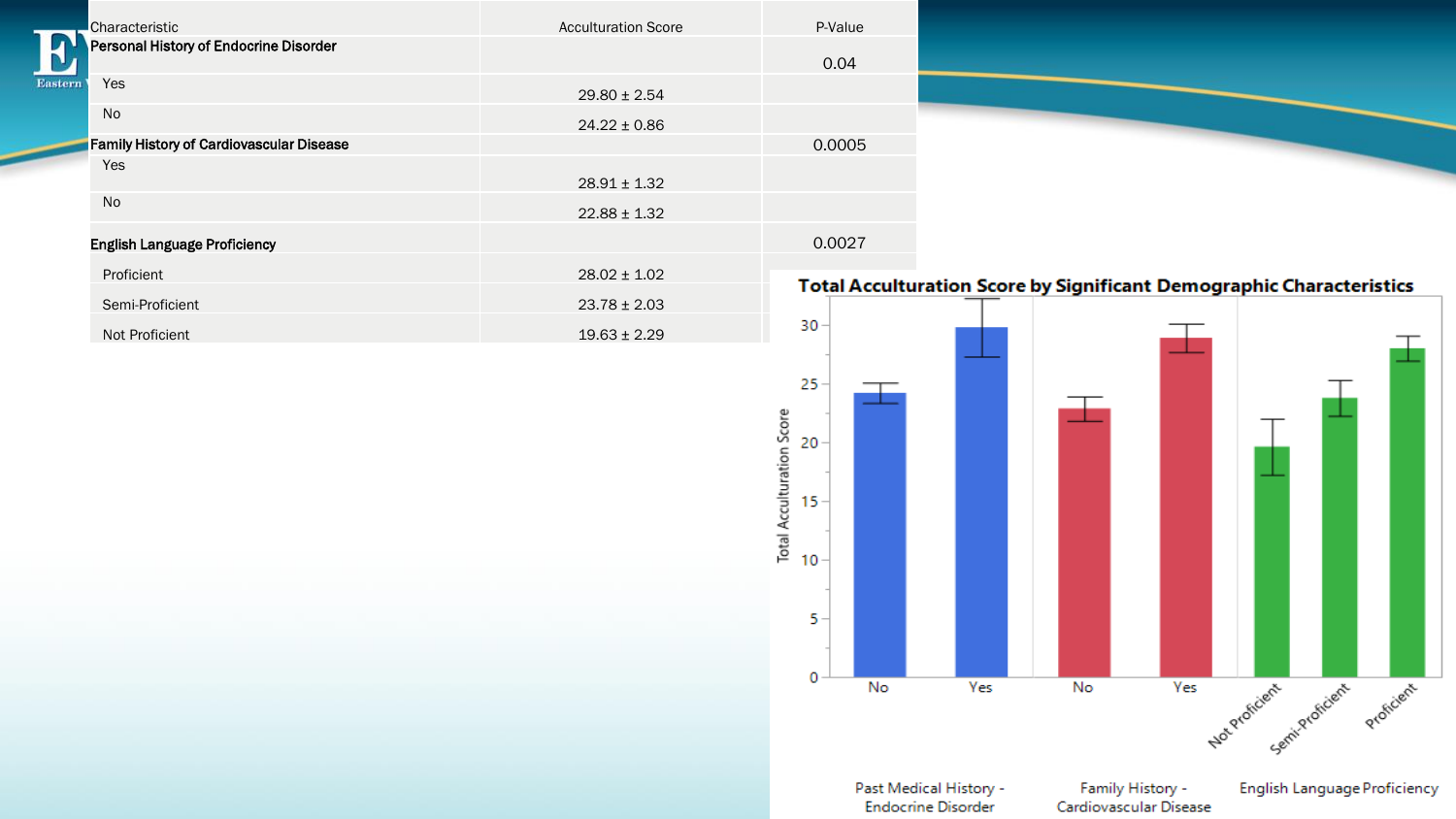| <b>Statistical Analysis Results</b>             |                            |                         |          |                                |  |
|-------------------------------------------------|----------------------------|-------------------------|----------|--------------------------------|--|
|                                                 |                            |                         |          |                                |  |
|                                                 | <b>Acculturation Group</b> | $P-Value*$              |          |                                |  |
| Variable (n(row%))                              | $\mathbf{1}$               | 2                       | 3        |                                |  |
| <b>Family History of Cardiovascular Disease</b> |                            |                         |          | 0.002                          |  |
| Yes                                             |                            | 3 (9.09) 24 (72.73)     | 6(18.18) |                                |  |
| No                                              |                            | 26 (44.83) 25 (43.10)   | 7(12.07) |                                |  |
| Percentage of life lived in the United States   |                            |                         |          | 0.0457                         |  |
| Less than 20%                                   |                            | 10 (34.48) 18 (62.07)   | 1(3.45)  |                                |  |
| 20-40%                                          |                            | 6 (31.58) 10 (52.63)    | 3(15.79) |                                |  |
| 40-60%                                          |                            | $5(16.67)$ 21 $(70.00)$ | 4(13.33) |                                |  |
| 60-80%                                          |                            | 3(50.00) 1(16.67)       | 2(33.33) |                                |  |
| 80-100%                                         |                            | $1(16.67)$ 2(33.33)     | 3(50.00) |                                |  |
| *Fisher's Exact Test                            |                            |                         |          | <b>Acculturation Sub-Group</b> |  |

Eastern



Percentage of life lived in the United States Family History - Cardiovascular Disease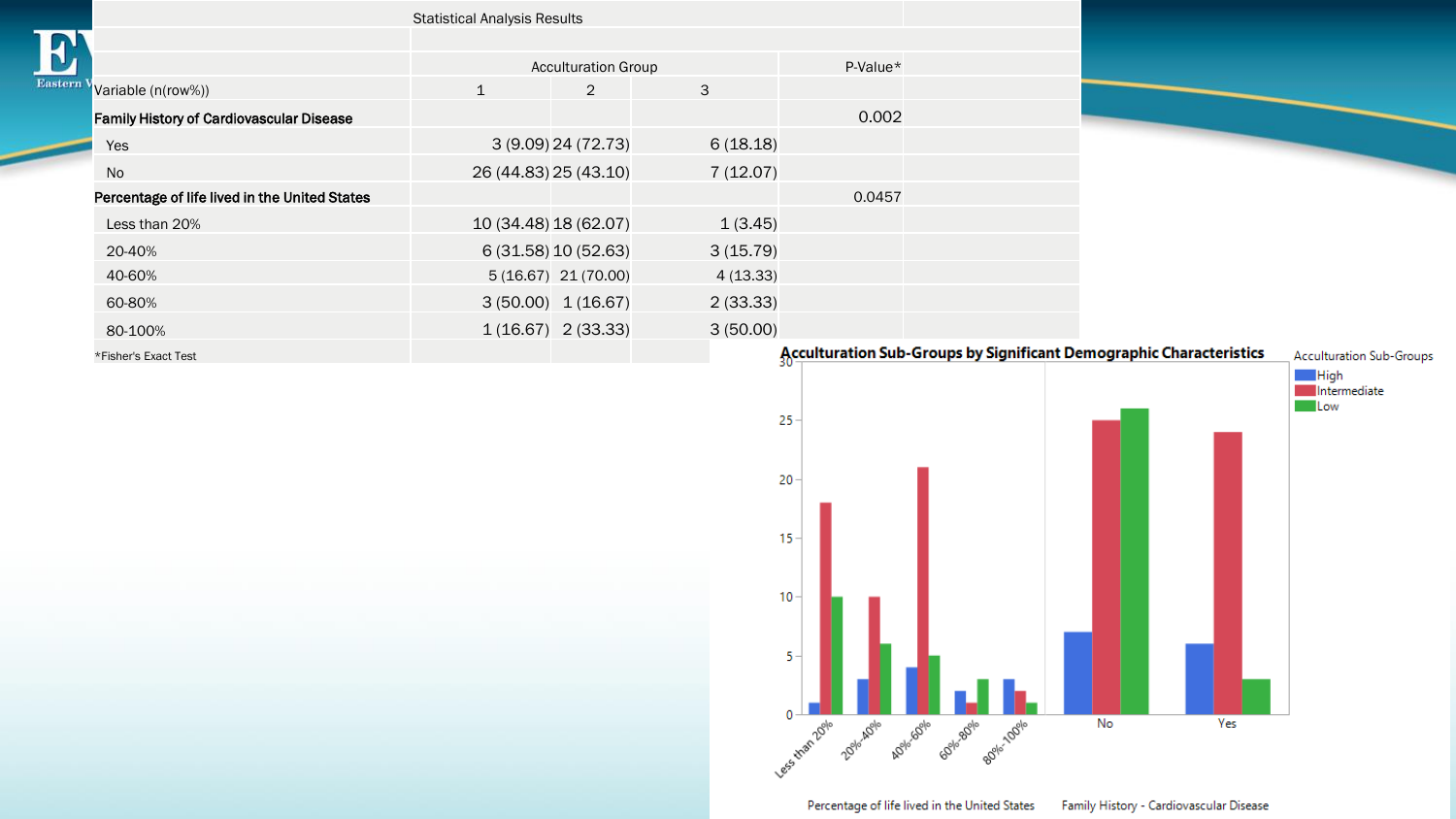

# Results Continued

|                                                                                            |                       |            | Moderately |                                |                      |          |  |
|--------------------------------------------------------------------------------------------|-----------------------|------------|------------|--------------------------------|----------------------|----------|--|
| <b>Question</b> (n(column%))                                                               | <b>Very Important</b> | Important  |            | Important   Slightly Important | Not at all   P-Value |          |  |
| <b>Family History of Cardiovascular Disease</b>                                            |                       |            |            |                                |                      |          |  |
| <b>Fasting on specific occasions</b>                                                       |                       |            |            |                                |                      | 0.0207   |  |
| <b>Yes</b>                                                                                 | 0(0.00)               | 7(31.82)   | 3(20.00)   | 9(56.25)                       | 12 (46.15)           |          |  |
| <b>No</b>                                                                                  | 10(100.00)            | 15 (68.18) | 12 (80.00) | 7(43.75)                       | 14 (53.85)           |          |  |
| Living in a joint family                                                                   |                       |            |            |                                |                      | 0.0015   |  |
| <b>Yes</b>                                                                                 | 7(15.22)              | 8 (53.33)  | 4(44.44)   | 5(71.43)                       | 8(57.14)             |          |  |
| <b>No</b>                                                                                  | 39 (84.78)            | 7(46.67)   | 5(55.56)   | 2(28.57)                       | 6 (42.86)            |          |  |
| <b>Having an arranged marriage</b>                                                         |                       |            |            |                                |                      | < 0.0001 |  |
| <b>Yes</b>                                                                                 | 5(12.50)              | 4(30.77)   | 3(27.27)   | 8 (88.89)                      | 11(61.11)            |          |  |
| <b>No</b>                                                                                  | 35 (87.50)            | 9(69.23)   | 8 (72.73)  | 1(11.11)                       | 7(38.89)             |          |  |
| Having a staple diet of chattis, rice, daal,<br>vegetables, and yogurt                     |                       |            |            |                                |                      | 0.003    |  |
| <b>Yes</b>                                                                                 | 7(18.42)              | 14 (41.18) | 3(37.50)   | 3(75.00)                       | 6(60.00)             |          |  |
| <b>No</b>                                                                                  | 31 (81.58)            | 20 (58.82) | 5(62.50)   | 1(25.00)                       | 4(40.00)             |          |  |
| <b>Using spices for healing and health</b>                                                 |                       |            |            |                                |                      | 0.0161   |  |
| <b>Yes</b>                                                                                 | 4(14.29)              | 9(36.00)   | 12(63.16)  | 3(42.86)                       | 4(44.44)             |          |  |
| <b>No</b><br>Data are represented as count/persentage): Eisher's Exact Test used *-n <0.0E | 24 (85.71)            | 16(64.00)  | 7(36.84)   | 4(57.14)                       | 5(55.56)             |          |  |

Data are represented as count(percentage); Fisher**'**s Exact Test used, \*=p <0.05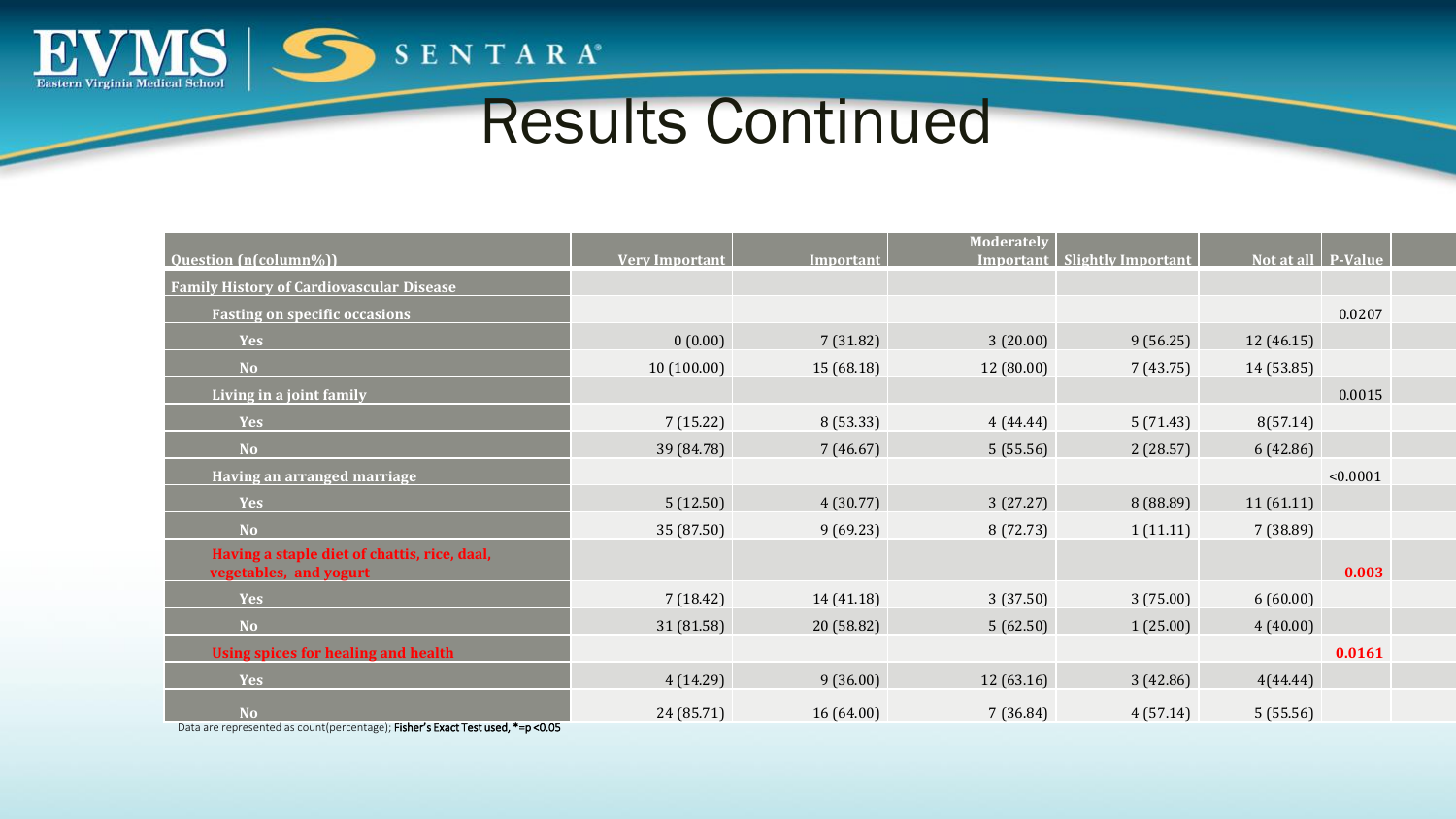

### **Discussion**

- *Our transitioning group (those with a mid acculturation score) yielded the most statistically significant results*
	- *73% of them said "yes" to family h/o CVD vs only 9% in the low acculturation group*
- *Diet*
	- *Approximately 60% of those who reported it was "not at all important" to have a staple diet of chattis, rice, daal, vegetable and yogurt, said "yes" to having a family history of CVD.*
	- *In stark contrast, roughly 82% of those who reported that this diet was "very important", said "no" to having a family history of CVD.*
	- *We saw a similar trend in the uses of Spices for healing and health*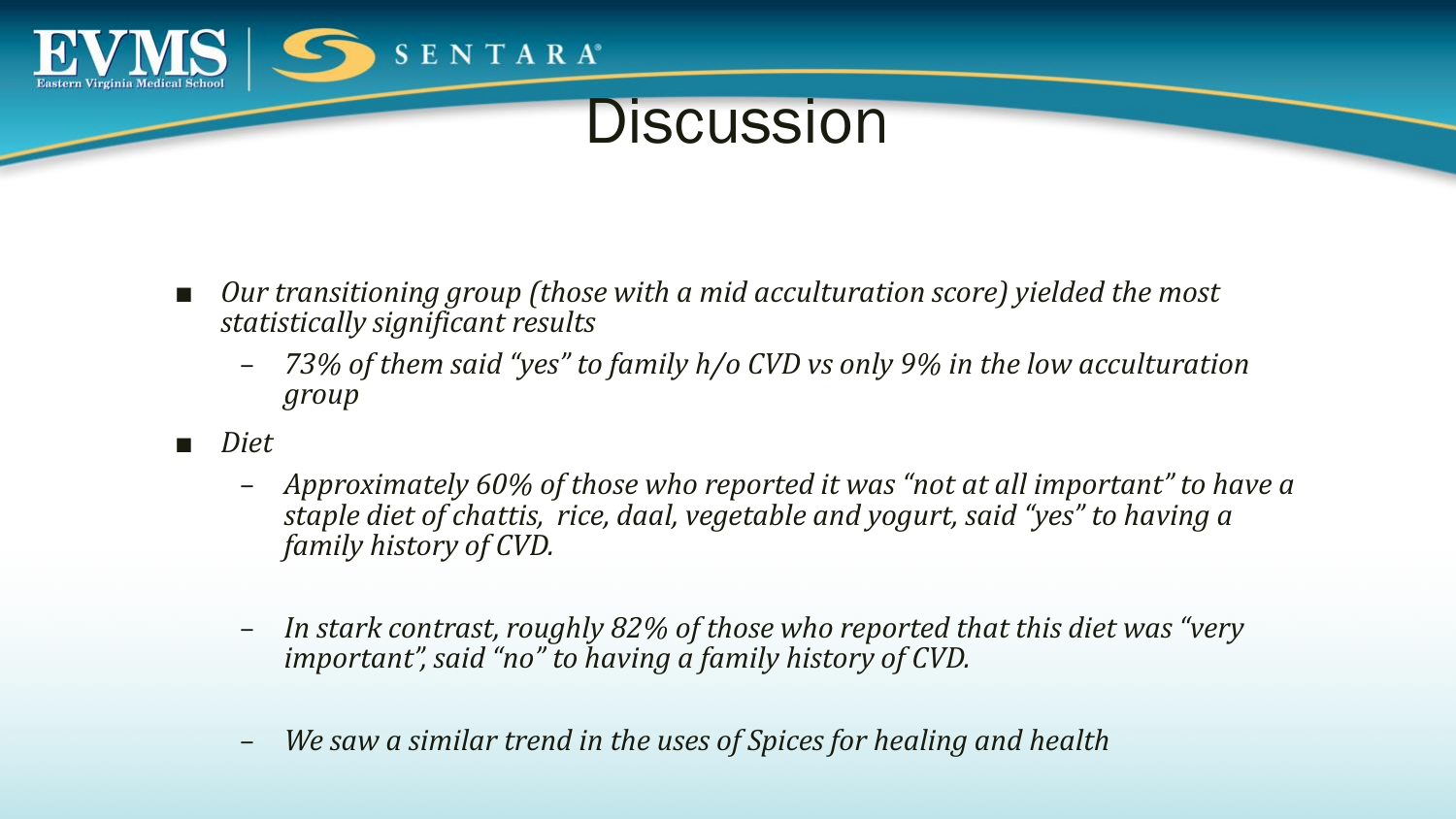

### **Conclusion**

- The results of our study do suggest an Association between degree of Acculturation, and family history of CVD.
- While we are unable to suggest a causal determinant between acculturation and CVD, the results suggest that these two factors are linked.
- Ideally this study model, can be used as a basis to fund a larger study that is able to analyze similar data, from a longitudinal perspective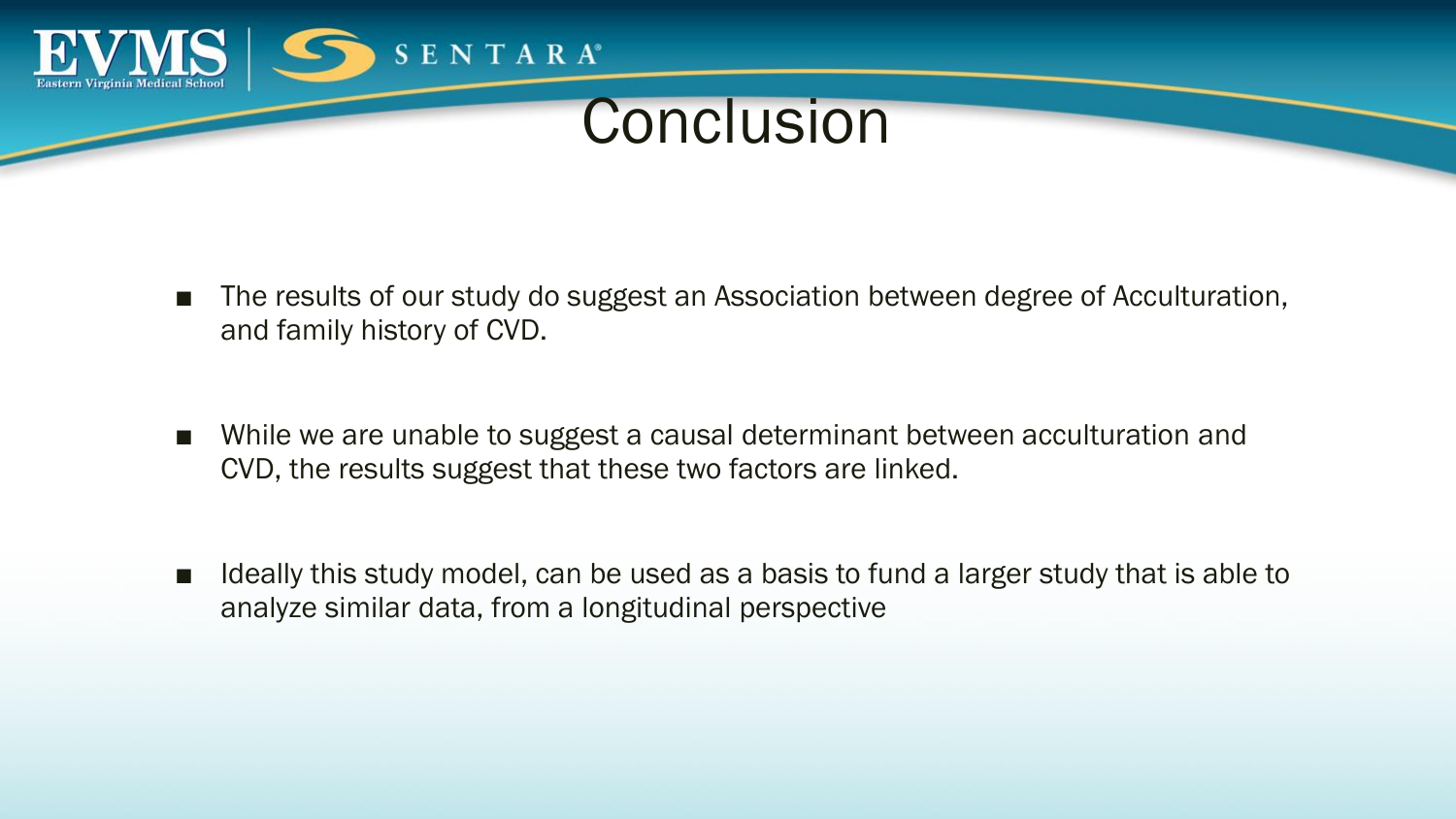

#### References

- Dodani, Sunita Dong, Lei Acculturation, coronary artery disease and carotid intima media thickness in South Asian immigrants -unique population with increased risk. Ethn Dis. 2011 Summer;21(3):314-21 .
- Kandula, Namratha R. Kanaya, Alka M. Liu, Kiang. Lee, Ji Young. Herrington, David. Hulley, Stephen B. Persell, Stephen D. Lloyd‐Jones, Donald M. Huffman, Mark D. Journal of the American Heart Association: Cardiovascular and Cerebrovascular Disease. jah3713 [pii]. J Am Heart Assoc. 2014 Oct 2;3(5):. doi:10.1161/JAHA.114.001117.
- Old Dominion University (2013, September). Asian Indians in Hampton Rhodes. https://www.odu.edu/content/dam/odu/offices/economic-forecastingproject/docs/2013SOR%20AsianIndians.pdf
- Dodani, Sunita Sharma, Gyanendra K Journal Article India Indian Heart J. 2018 Jan Feb;70(1):50-55. doi: 10.1016/j.ihj.2017.07.009. Epub 2017 Jul 20.
- Dodani, Sunita Dong, Lei Guirgis, Faheem W Reddy, Srinivasa T R15 HL091476/HL/NHLBI NIH HHS/United States Journal Article Poland Arch Med Sci. 2014 Oct 27;10(5):870-9. doi: 10.5114/aoms.2014.46208. Epub 2014 Oct 23.
- Talegawkar SA Kandula NR Gadgil MDet al. Dietary intakes among South Asian adults differ by length of residence in the USA. *Public Health Nutrition* 2015; 19(2), 348-355
- Kanaya AM, Kandula N, Herrington D, Budoff MJ, Hulley S, Vittinghoff E, Liu K. Mediators of Atherosclerosis in South Asians Living in America (MASALA) study: objectives, methods, and cohort description. Clin Cardiol. 2013; 36:713–720.